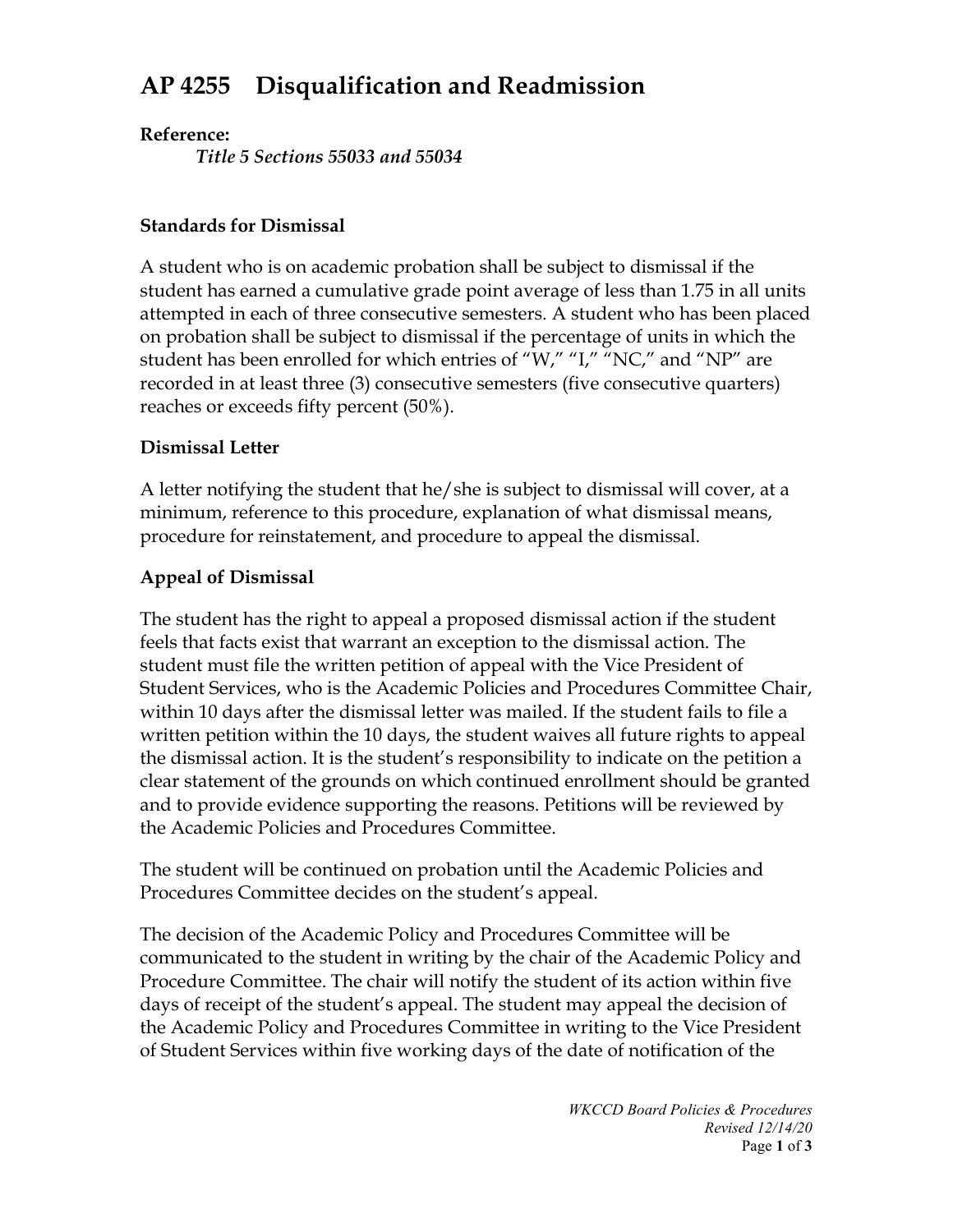decision of the Academic Policy and Procedures Committee. The decision of the Vice President of Student Services is final.

If the dismissal appeal is granted, the student will be continued on probation for an additional semester. At the end of the additional semester, the student's academic record will again be evaluated to determine whether the student may be removed from probation, should be dismissed, or should be continued on probation.

## **Fall Dismissals**

Special circumstances exist for dismissals after the Fall semester due to the fact that students traditionally enroll before Fall grades are available. Subject to dismissal letters will be sent no later than one month informing students that:

- If they are enrolled in the Spring semester, they will be permitted to continue on probation. Dismissal status will be reevaluated at the end of the Spring semester.
- If they are not enrolled in the Spring semester, they have the right to appeal dismissal in accordance with the appeal process.

# **Procedure for Fall Dismissal Appeals**

Appeals for students subject to dismissal as a result of the fall grades must be filed following notification during the Spring semester. The following conditions apply:

- Students who are enrolled in the Spring semester will not be required to file an appeal but will be allowed to continue on probation and have their dismissal status reevaluated at the end of the Spring semester.
- Students who have not enrolled in the Spring semester will be dismissed unless an appeal is granted in accordance with procedures set above.

## **Standards for Evaluating Appeals**

Dismissal appeals may be granted under the following circumstances:

• If the dismissal determination is based on the academic record for one semester in which the record does not reflect the student's usual level of performance due to accident, illness, or other circumstances beyond the control of the student. Verification should be submitted with the appeal.